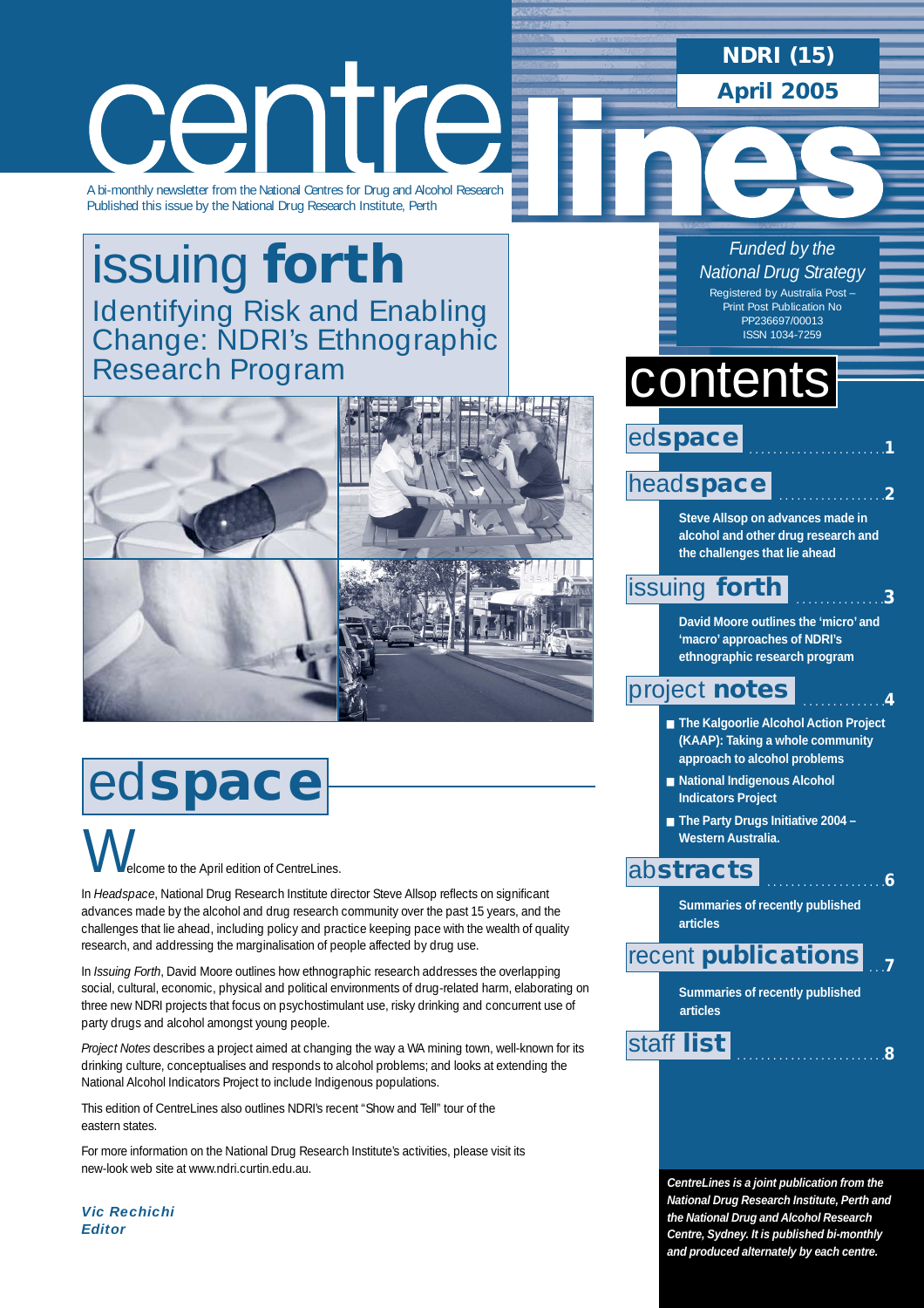# <span id="page-1-0"></span>centre lines

# head**space**

### Progress brings new challenges for researchers

The opportunity to write my first headspace as Director of NDRI is a welcome and correspondingly intimidating task. I sit here in the shadow of the considerable contribution of my predecessors and my compatriots. David Hawks, Nick Heather, Wayne Hall, Tim Stockwell and Rene Pols have all made substantial and unique contributions that inform and enhance responses to drug-related problems. Richard Mattick and Ann Roche have high esteem as current leaders of their respective Centres, with an enviable record of quality academic output and contribution to government and community debate. I trust I will be able to emulate some of the best attributes of my predecessors and contribute equally with my compatriots.

The last 15 years has witnessed major advances in our knowledge of drug use and related harm and evidence of effective interventions. We know much more about the extent and nature, and potential strategies to prevent heroin overdose. Effective treatments for opioid dependence, responses to cannabis related problems and clinical guidelines to respond to alcohol related problems have been developed. The relationship between drug use and mental health problems is better understood. Research into young people's needs has been advanced. We have identified practices and developed guidelines that enhance the capacity of organisations and individuals to prevent and respond to drug related problems and have a stronger theoretical and empirical base regarding workforce development. Knowledge of the cultural influences on drug use has improved, school and community prevention strategies have been enhanced, strategies to reduce risks associated with injecting drug use have been identified and developed, we have begun to accurately assess the impact that alcohol has on our community and develop more informed policy to prevent and reduce drug related harm. The research output has been considerable, the impact has been substantial, especially when we consider the relative recency of resources allocated to advance Australian drug research.

This wealth of quality research creates its own challenges. Richard Mattick, at a recent presentation, commented that the sheer volume and nature of the advances will

probably require many years to become fully embraced by policy makers and practitioners. Budgetary constraints, paradigm clashes, poor pay and conditions, rigid and restrictive contracts, stress and overwork do not create the ideal conditions in which to launch innovation.

On the other hand, there are good examples where the emerging evidence has had impact. Research, including quality Australian research, has informed the often contentious debate regarding pharmacotherapies for opioid dependence. Many people have contributed to the development of policy and clinical guidelines. I think we might be in quite a different political and clinical place without their work. Others have considerably advanced our knowledge of responses to people affected by co-existing drug and mental health problems, and importantly helped place this issue at the centre of policy debate. The research and other endeavours of a small group of people have had much the same impact in relation to heroin overdose. An evidence base for effective drug education has been built in Australia where, just one decade ago, practice was suspect and there was little to guide effective interventions. Others have directly influenced government policy which has, for example, resulted in changes to legislation regarding possession of small amounts of cannabis for personal use. Some researchers have substantially influenced policy relating to alcohol use and related problems, and helped maintain interest at a time when community and political will to respond appeared to wane. Community leaders, elders and researchers have combined to advance research and effective policy responding to the needs of ATSI people and communities, and directed our attention to the critical need to build the capacity of communities to respond directly to alcohol and other drug challenges.

There are many other examples where individual expertise and quality research have clearly contributed to changes in practice. Those involved in workforce development, community advocacy, providing funds, and managing services have helped establish a more professional field and created a more fertile ground for evidence-based practice to flourish than might otherwise exist.

However, as well as attending to the emerging maturity of our research endeavours, ensuring that we are

able to point to quality academic outputs, many of us are painfully aware that the continuing marginalisation of people affected by drug use is a major challenge to the adoption of effective responses. One colleague, engaged in developing clinical learning objectives, training programs and assessment procedures, pointed out that at the end of the day the biggest barrier is not the complexity of the clinical challenge, it is negative attitudes. To paraphrase him "It's not rocket science – it's just that they don't like them, don't want to get involved". Whilst people affected by drug use are marginalised, the best policy, the best prevention strategies, the most effective treatment programs will receive little community or political support, and thus have limited impact.

Our research can help respond to this challenge. We can identify the value and relevance interventions have for improving community health and well-being through assessment of cost-effectiveness and flow on benefits for business, community safety, and families. We can embrace strategies to ensure that our research is disseminated and adopted in the context of practitioner expertise and the unique needs of different individuals and communities. Importantly, informed debate and evidence-based practice need to thrive in a context where we constantly humanise people affected by drug use. Without this, moral high ground will continue to challenge evidence-based practice as a rationale for interventions, and our community, our colleagues and people affected by drug use will be ill-served by our research endeavours.

#### *Steve Allsop*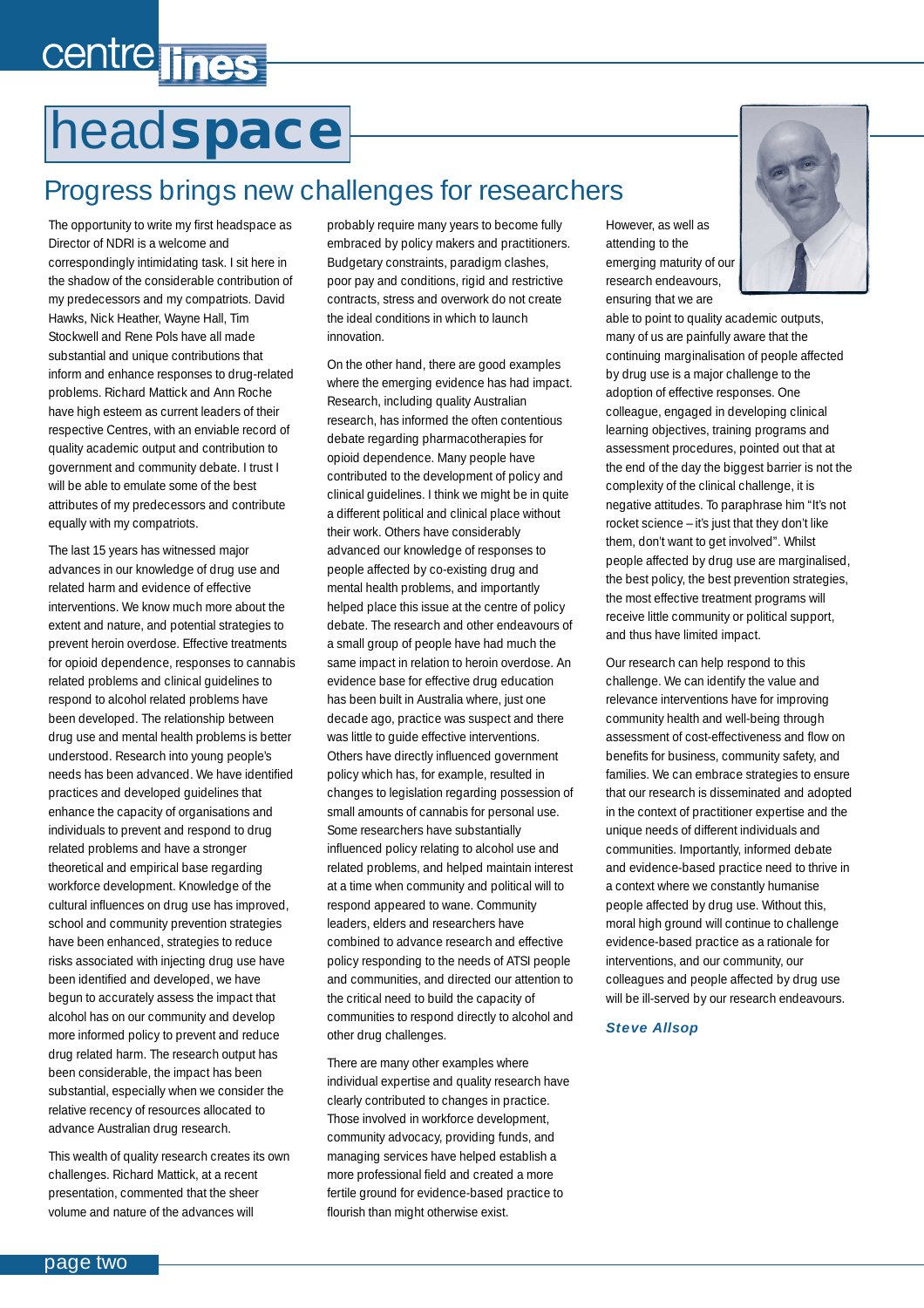# <span id="page-2-0"></span>issuing **forth**

### Identifying Risk and Enabling Change: NDRI's Ethnographic Research Program

NDRI's ethnographic research program began in July 2003 and currently consists of five projects: two ongoing projects focused on street-based drug markets in Melbourne and three recently-funded projects on alcohol and other drug use amongst young people. The program draws on various anthropological and sociological approaches, with a particular interest in identifying 'risk environments' for alcohol and other drug-related harm (Rhodes 2002). This framework focuses on the *overlapping* social, cultural, economic, physical and political environments of drug-related harm across two *interacting* levels:

- The 'micro' or local and immediate aspects of drug use – eg, what drug users think, say and do; the specific characteristics of the local area in which drug use occurs.
- The 'macro' or wider societal aspects eq. government policy; drug laws; community attitudes; discrimination; inequality.

In this framework, policy and practice should aim to create 'enabling environments' (Tawil et al 1995) by identifying various environmental barriers to reducing harm and systematically removing or decreasing them. The risk/enabling environment framework complements attempts to persuade drug users to change their behaviour by assuming that individual behaviour change is more likely if the environment is conducive to and supportive of such change.

#### **The ongoing projects: Street-based drug markets in Melbourne**

*1. An ethnographic study of heroin markets and health-related harm in Melbourne; David Moore, Greg Rumbold (Monash University) & Paul Dietze (Turning Point Alcohol and Drug Centre); VicHealth Project Grant 1999-0263 & Australian Government Department of Health and Ageing core funding to NDRI*

The first ongoing project on street-based drug markets focuses on overdose and other drugrelated harm amongst street-based injectors and sex workers in the Melbourne suburb of St Kilda. A key finding is that despite good recognition amongst street-based injectors of overdose risk factors and behavioural prevention strategies, their adoption was being undermined by the social, cultural and economic contexts of street-based injecting and sex work (Moore 2004). Therefore, in addition to encouraging individual behaviour change, policy and practice must consider how to create enabling environments for the reduction of drug-related harm, both at the micro (eg, extended needle and syringe program coverage, safer working environments for street sex workers and supervised injecting facilities) and macro levels (eg, addressing marginalisation through housing, employment and education) (Moore and Dietze, in press).

*2. Social, cultural and economic processes in illicit drug markets and their public health consequences; Robyn Dwyer (NDRI PhD student) & David Moore; Australian Postgraduate Award, AGDoHA PhD Scholarship & AGDoHA core funding to NDRI*

The second ongoing project on street-based drug markets is Robyn Dwyer's PhD research with Vietnamese injectors in the Melbourne suburb of Footscray. Data collection has finished and a central aim of the emerging analysis is to develop an understanding of the various processes constituting fluidity in street drug markets, including a particular focus on the ways in which Vietnamese injectors understand and act in this market, and how this knowledge might inform interventions (Dwyer 2004). Other emerging themes include the public health consequences of policing, and the ways in which marginalised Vietnamese injectors conceive of and engage with health and other services.

#### **New projects: Alcohol and other drug use amongst young people**

*1. Improving understanding of psychostimulantrelated harms in Australia: An integrated ethno-epidemiological approach; David Moore, Paul Dietze (Turning Point Alcohol and Drug Centre), Lisa Maher (National Centre in HIV Epidemiology and Clinical Research), Gabriele Bammer (National Centre in Epidemiology and Population Health) & Michael C. Clatts (National Development and Research Institutes, USA); NHMRC Project Grant 323212 & AGDoHA core funding to NDRI*

The first of the new projects focuses on psychostimulant use amongst young people. Surveillance systems have noted rising rates of psychostimulant use and related harms, especially amongst young people (Maxwell 2003), but, at present, we cannot link these harms to particular contexts, and this impedes our ability to develop appropriate interventions (Moore et al 2005). We also want to apply and further develop US-style drug ethnoepidemiology (eg, Ciccarone and Bourgois

2003). The research has several distinctive features:

- A multi-site focus on psychostimulant-related harm amongst street-based injectors in Sydney, clubbers and ravers in Melbourne and recreational drug users in Perth.
- Concurrent and interactive ethnography and epidemiology in the three sites.
- Integration of various data types using innovative techniques being developed in environmental science and drug market modelling.
- *2. A multi-site investigation of the social meanings of alcohol misuse among young adults in recreational settings; David Moore & Jeremy Northcote (NDRI); AERF Research Grant & AGDoHA core funding to NDRI*

The second new project takes as its starting point the widespread epidemiological evidence of high rates of risky drinking and related harm amongst young people (Chikritzhs et al 2003). However, we know much less about the social and cultural aspects of drinking amongst young people that might inform interventions. In this research, to be conducted in Perth, peer research assistants will observe drinking practices in social networks of young people attending three types of leisure environments: hotels, pubs and private parties. These observations will be complemented by serial interviews with social network members in order to explore their perspectives on drinking.

*3. The harms associated with concurrent alcohol and 'party drug' use amongst young people: Risk environments and the implications for prevention; David Moore, Simon Lenton (NDRI) & PhD student (TBA); AERF PhD Scholarship & AGDoHA core funding to NDRI*

The final new project has as its main focus two connected processes: the movement of raves and dance parties into licensed venues where alcohol is heavily promoted and its use is added to that of 'party drugs', and, secondly, the increasing normalisation of 'party drugs' whereby drugs previously associated with raves and dance parties are being used more widely amongst 'mainstream' youth (Duff 2003). Ethnographic research, including direct observation and in-depth interviews, will be conducted with young people at nightclubs, raves and dance parties. In addition, interviews Continued on page four.

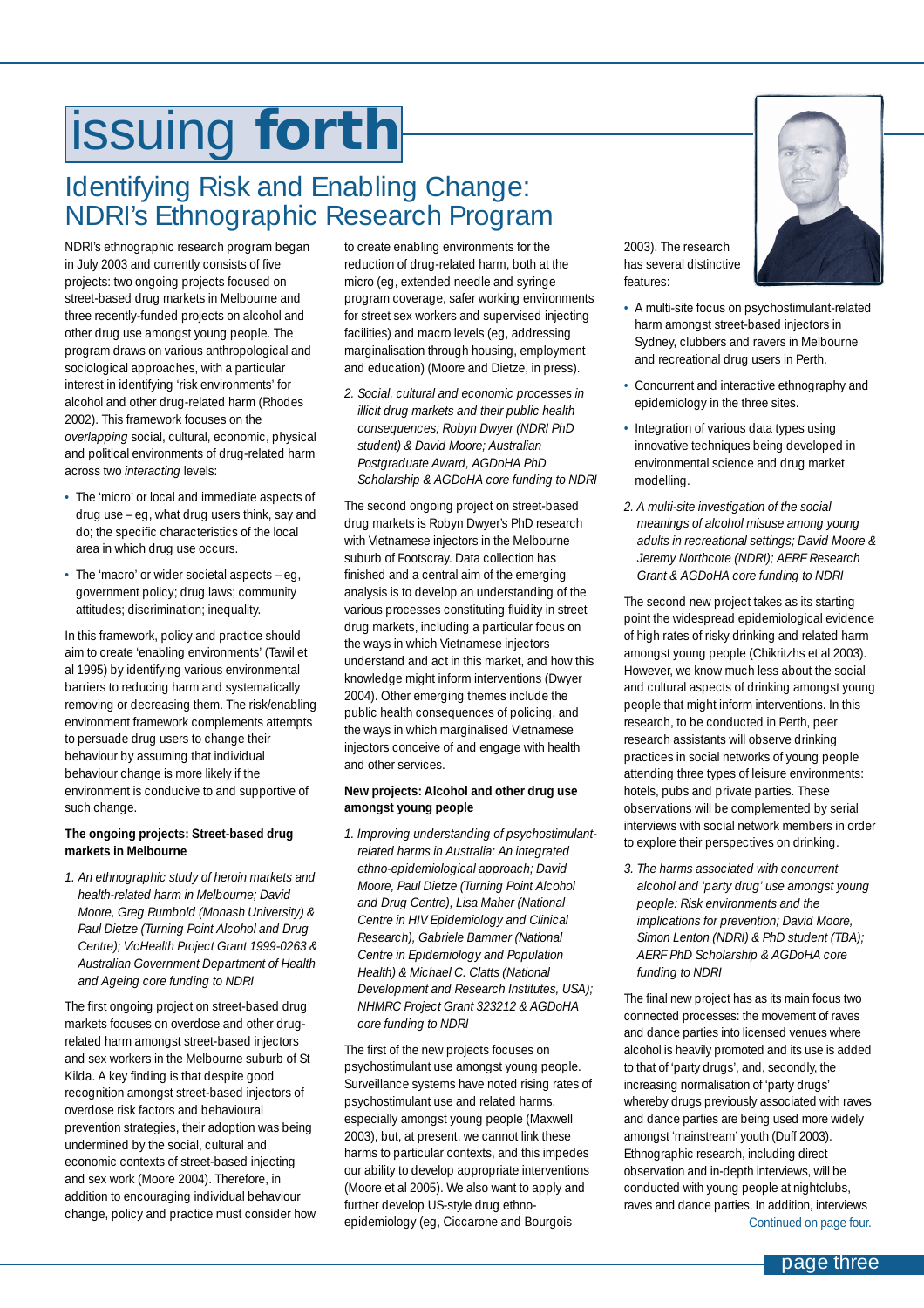# <span id="page-3-0"></span>centre lines

will be conducted with venue staff, licensing regulators and health policymakers and practitioners in order to explore current and potential responses to the new challenges posed by concurrent alcohol and party drug use.

To summarise, NDRI's ethnographic research program is underpinned by a risk environment approach to identifying drug-related harm; has an empirical focus on street-based drug markets and alcohol and other drug use amongst young people; and aims to develop recommendations that might create enabling environments for the reduction of drug-related harm in the Australian community.

#### *David Moore*

### **References**

- **Chikritzhs, T., Catalano, P., Stockwell, T., Donath, S., Ngo, H., Young, D. and Matthews, S.** 2003. Australian Alcohol Indicators, 1990-2001: Patterns of Alcohol Use and Related Harms for Australian States and Territories. National Drug Research Institute, Curtin University of Technology.
- **Ciccarone, D. and Bourgois, P.** 2003. Explaining the geographical variation of HIV among injection drug users in the United States. Substance Use and Misuse 38(14): 2049-2063.
- **Duff, C.** 2003. Drugs and youth culture: Is Australia experiencing the 'normalisation' of adolescent drug use? The Journal of Youth Studies 6(4): 433- 447.
- **Dwyer, R.** 2004. Fluidity in a local drug marketplace. Paper presented in the Talking Point Series, Turning Point Alcohol and Drug Centre, Melbourne, 19 November.
- **Maxwell, J.C.** 2003. Update: Comparison of drug use in Australia and the United States as seen in the 2001 National Household Surveys. Drug and Alcohol Review 22: 347-357.
- **Moore, D.** 2004. Governing street-based injecting drug users: a critique of heroin overdose prevention in Australia. Social Science and Medicine 59(7): 1547-57.
- **Moore, D. and Dietze, P.** 2005. Enabling environments and the reduction of drug-related harm: Re-framing Australian policy and practice. Drug and Alcohol Review. In press.
- **Moore, D., Dietze, P., Maher, L., Bammer, G. and Clatts, M.C.** 2005. Developing an ethnoepidemiology of psychostimulant use in Australia. Paper presented at the 16th International Conference on the Reduction of Drug-Related Harm, Belfast, 20-24 March.
- **Rhodes, T.** 2002. The 'risk environment': A framework for understanding and reducing drugrelated harm. International Journal of Drug Policy 13: 85-94.
- **Tawil, O., Verster, A. and O'Reilly, K.R.** 1995. Enabling approaches for HIV/AIDS prevention: Can we modify the environment and minimize the risk? AIDS 9: 1299-1306.

# project **notes**

The Kalgoorlie Alcohol Action Project (KAAP): Taking a whole community approach to alcohol problems

### *Richard Midford*

In western societies concepts of individual disease and addiction and cultural notions of autonomy and choice tend to cast alcohol problems as the responsibility of the individual drinker. Within this paradigm treatment is the response of choice. However, treatment is not enough. Providing for individual problem drinkers will not result in a reduction of alcohol–related harm at the community level if the community dynamics that contributed to these problems are left unchanged.

The Kalgoorlie Alcohol Action Project (KAAP) is a three and a half year, whole of community, alcohol harm prevention intervention. Funded by the Alcohol Education and Rehabilitation Foundation, it is designed to both change the way Kalgoorlie conceptualises and responds to alcohol problems and demonstrate how rural and remote Australian communities can take action to reduce alcohol related harm at the local level. The combination of initiatives seek to alter social developmental risk and protective factors in children and young people, reduce risky drinking practices and change the operation of community systems that impact on alcohol use. The project was initiated through a partnership between the National Drug Research Institute (NDRI) and, the City of Kalgoorlie/Boulder. Ongoing local direction will be provided by a committee comprised of key local decision makers and community representatives.

The following specific outcomes will be sought.

- 1. Reduce high risk alcohol consumption;
- 2. Reduce underage drinking
- 3. Reduce rates of drink driving.
- 4. Reduce night-time traffic crashes;
- 5. Reduce acute hospital morbidity due to alcohol;
- 6. Reduce night-time assaults.

Reduction on each measure is self evidently beneficial and will indicate changed community behaviour in relation to alcohol use. Other less direct measures will also be used to gauge change in community norms on alcohol use.

In order to increase local ownership, a menu approach will be used, whereby the community is involved in selecting the mix of interventions best suited to local circumstances. Local agencies will be provided with expert training enabling them to better assess local conditions leading to alcoholrelated harm and to make choices regarding suitable intervention strategies. The community will be encouraged to commit some effort to improving conditions for healthy youth development, while also working simultaneously to reduce harms

across the population. The potential interventions would include parent education, family intervention, support for school programs, media marketing, community education, skills training, enforcement and high risk group programs. The Project will simultaneously address the individual, social and structural determinants of alcohol consumption and harm at the local level. This comprehensive approach is designed to achieve concordant change at all levels of the community and thereby maximise reductions in alcohol harm. There is also likely to be collateral benefit in terms of broader social problems, such as family functioning, crime, mental health and retention in education.

### National Indigenous Alcohol Indicators Project

#### *Tanya Chikritzhs, Richard Pascal, Dennis Gray, Sherry Saggers and Anna Stearne*

At the request of both the National Drug Strategy Aboriginal and Torres Strait Islander Peoples' Reference Group and the former National Expert Advisory Committee on Alcohol (NEACA), the Australian Government Department of Health and Ageing funded the National Drug Research Institute (NDRI) to conduct a feasibility study into whether it was possible to apply the methods of the National Alcohol Indicators Project (NAIP) specifically to Indigenous populations.

The project began with an initial feasibility study that explored the available options for providing key stakeholders with up-to-date information about trends in alcohol consumption and related harms among Indigenous Australians. The feasibility study has now been completed and a discussion paper has been compiled; *Applying national indicators of alcohol-related harms to Indigenous Australians: a discussion paper*. A workshop was convened in July 2004 to discuss the outcomes of the investigation and to formulate recommendations. Workshop attendees included representatives from a range of key state and national bodies. Strong support for the project was evident at the workshop and a number of recommendations were endorsed, including the following:

- The project will use *existing* data sources, including morbidity and mortality data routinely collected by the Australian Bureau of Statistics (ABS) and the Australian Institute of Health and Welfare (AIHW).
- NDRI will provide regular reports on estimates of Indigenous alcohol-attributable mortality and morbidity by ATSIC zones (where possible) for dissemination.
- Where data allows, reports on Indigenous alcohol-attributable mortality and morbidity will include distinctions between acute (injuries) and chronic (disease) alcohol-related harms.
- Estimates will be based on alcohol aetiologic fractions calculated using data on Indigenous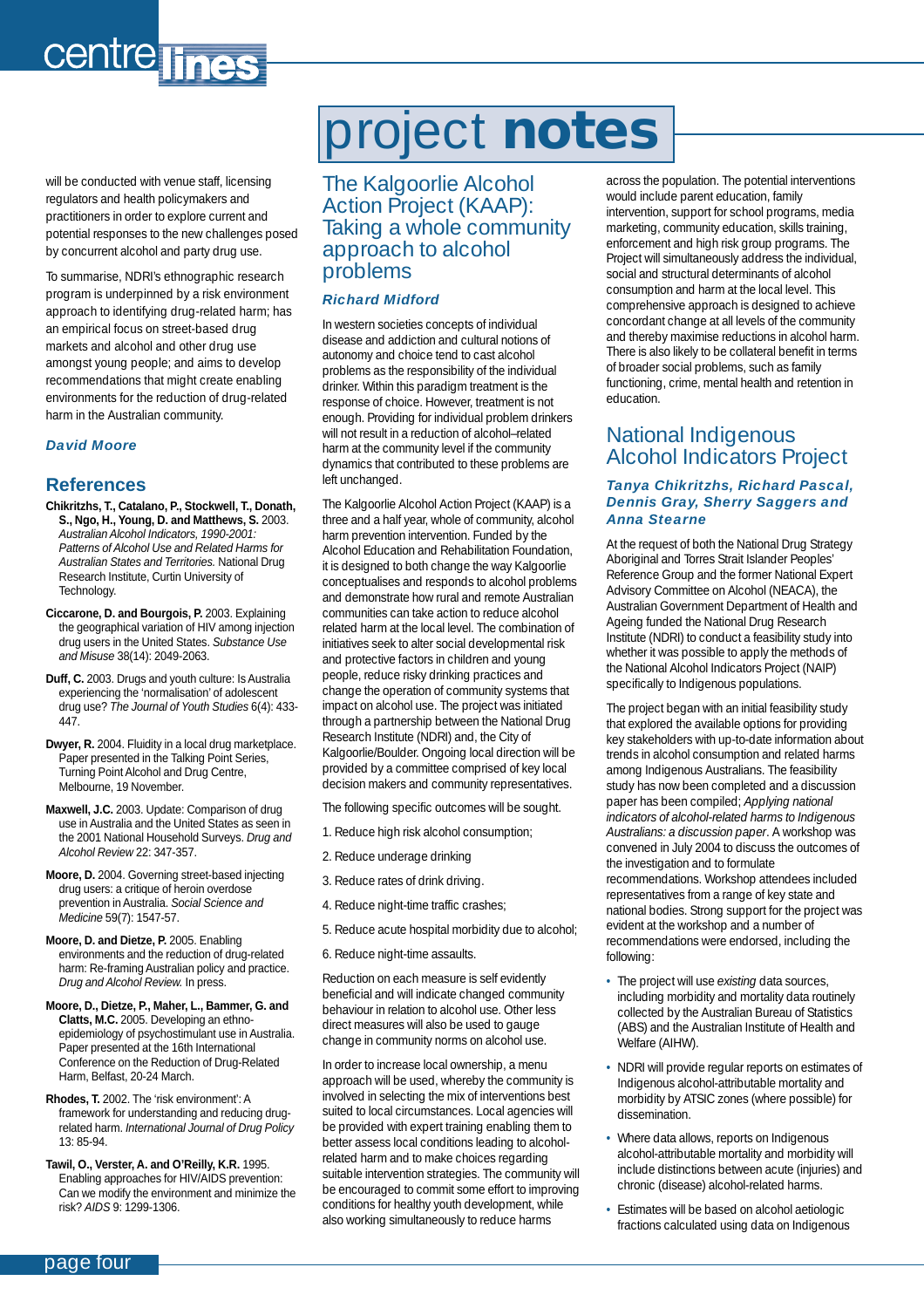drinking patterns from the *National Drug Strategy Household Survey Urban Aboriginal and Torres Strait Islander Peoples Supplement 1994*.

- A new national survey of Indigenous drug and alcohol use is required to provide updated, and reliable data on the prevalence of alcohol and drug use by Indigenous Australians. The survey should; be large, with adequate sampling of remote, very remote and accessible regions; use techniques for asking about alcohol and drug use that are appropriate for Indigenous persons; preferably employ trained Indigenous interviewers and field researchers; and, consider the use of improved measurements of drinking patterns.
- Improvement of the quality of Indigenous status records in mortality and, especially, in morbidity statistics should be given continuing priority.
- Collection agency restrictions on the provision of small area health and population data should be lifted for the purposes of an approved Indigenous NAIP.

### The Party Drugs Initiative 2004 – Western Australia

#### *Simon Lenton and Francoise Chanteloup*

The Party Drugs Initiative (PDI) examines the demographic characteristics, patterns of ecstasy and other drug use, perceived harms associated with use, drug market factors such as price, potency availability of ecstasy and related drugs. Co-ordinated nationally by NDARC and funded by the National Drug Law Enforcement Research Fund (NDLERF) the PDI was conducted in NSW,

SA and OLD in 2002 and extended to all states and territories, including WA, in 2003. NDRI conducts the PDI in WA where the 2004 PDI included: (1) a survey of 100 regular users of ecstasy; (2) interviews with 6 drug service providers, law enforcement personnel, DJ's, and club managers; (3) analysis of health and law enforcement data.

To meet the inclusion criteria for the study 'regular ecstasy users' must have used ecstasy at least monthly during the previous 6 months, resided in the Perth metropolitan region for at least 12 months prior to the interview, and be aged 16 years or older. Data from the WA PDI were reported at the National Drug Trends conference held as a satellite meeting to the APSAD conference in Fremantle in November 2004. Among findings on a range of 'party drugs', reports from regular users in Perth suggested that: the median price of ecstasy in Perth had increased from \$40 in 2003 to \$50 in 2004; 9 in 10 users continued to rate it as 'easy' or 'very easy' to obtain; and 6 in ten rated the purity as 'high' or 'very high'. On average, ecstasy was used on 12 days in the previous six months and 61% of regular users in the Perth survey said they typically used more than one tablet per episode of use.

NDRI welcomes the decision that the PDI will continue through 2005 with support of costshared funding and hopes this important national monitoring system will receive ongoing secure funding beyond this year.

### Reducing alcohol harm at a local level

A unique partnership between the City of Kalgoorlie-Boulder and Curtin University's National Drug Research Institute (NDRI) has resulted in the Kalgoorlie Alcohol Action Project (KAAP), which was officially launched by City Chief Executive Officer Ian Fletcher, on behalf of Mayor Ron Yuryevich, at the Kalgoorlie Town Hall on March 17.

The launch was attended by a number of representatives of government service agencies, including Police and Health and Community Development, as well as a range of non-government agency and community representatives.

At the launch, Daryl Smeaton, CEO of the Alcohol Education and Rehabilitation Foundation, which is funding the project, NDRI Associate Professor Richard Midford and Esther Roadnight, from the City Council, spoke about the unique opportunities afforded by the project.

KAAP is a whole of community, alcohol harm prevention intervention designed to both change the way Kalgoorlie conceptualises and responds to alcohol problems and to demonstrate how rural and remote Australian communities can take action to reduce alcohol related harm at the local level. The combination of initiatives will seek to alter social developmental risk and protective factors in children and young people, reduce risky drinking practices and change the operation of community systems that impact on alcohol use.

Ongoing local direction will be provided by a committee comprised of key local decision makers and community representatives.

The launch of the \$1.4 million project generated significant media interest, receiving strong coverage by radio, television and print media in the Goldfields community.

### Show and Tell: NDRI takes its research on the road

Senior Staff from the National Drug Research Institute embarked on an eastern states "Show and Tell" in March, which updated government and the alcohol and other drug sector on directions in the Institute's research program.

Under the banner of 'Future Directions in prevention of alcohol and other drug related harm', senior NDRI staff made half-day presentations to an audience of about 50 guests in both Canberra and Melbourne.

The audience for the Canberra presentation, organised by the Australian Government's Department of Health and Ageing, included representatives from several key policy making agencies, including the Attorney General's Department, the Australian Federal Police, Customs, the Office of Aboriginal & Torres Strait Islander Health, the Department of Education, Science and Technology, and the Australian Institute of Health and Welfare.

Presentations included:

- Cannabis law reform in Western Australia evidence, process, evaluation, and implications: Dr Simon Lenton presented an overview of the new WA Cannabis Infringement Notice Scheme.
- Recent research on Indigenous issues and its implications – Associate Professor Dennis Gray highlighted research projects on Indigenous substance misuse and their implications for policy, practice and future research.
- NDRI's contribution to alcohol and other drug prevention at the local community level: past projects, future directions – Associate Professor Richard Midford discussed what works at the local level to address concerns and increase awareness of alcohol and other drug issues.
- NDRI's ethnographic research program Dr David Moore outlined several ongoing and new ethnographic research projects, focusing on why they are needed, how they contribute to theoretical and/or methodological innovation, and

the potential policy and practice implications.

• NDRI's approach to key issues in Alcohol policy research: Research Fellow Tanya Chikritzhs outlined recent and ongoing research projects and their implications for policy and future research.

NDRI's Melbourne presentations canvassed similar issues. Hosted by Turning Point Alcohol and Drug Centre, about 50 invited guests, including representatives from the Parliament of Victoria Drugs and Crime Prevention Committee and the Premier's Drug Prevention Council, were updated on directions in the Institute's research program.

The Show and Tell also served as an introduction to NDRI's research program for new Institute Director Steve Allsop, who attended the presentations in Canberra as an observer.

Professor Allsop thanks NDRI's colleagues in the eastern states who assisted in organizing and hosting the presentations.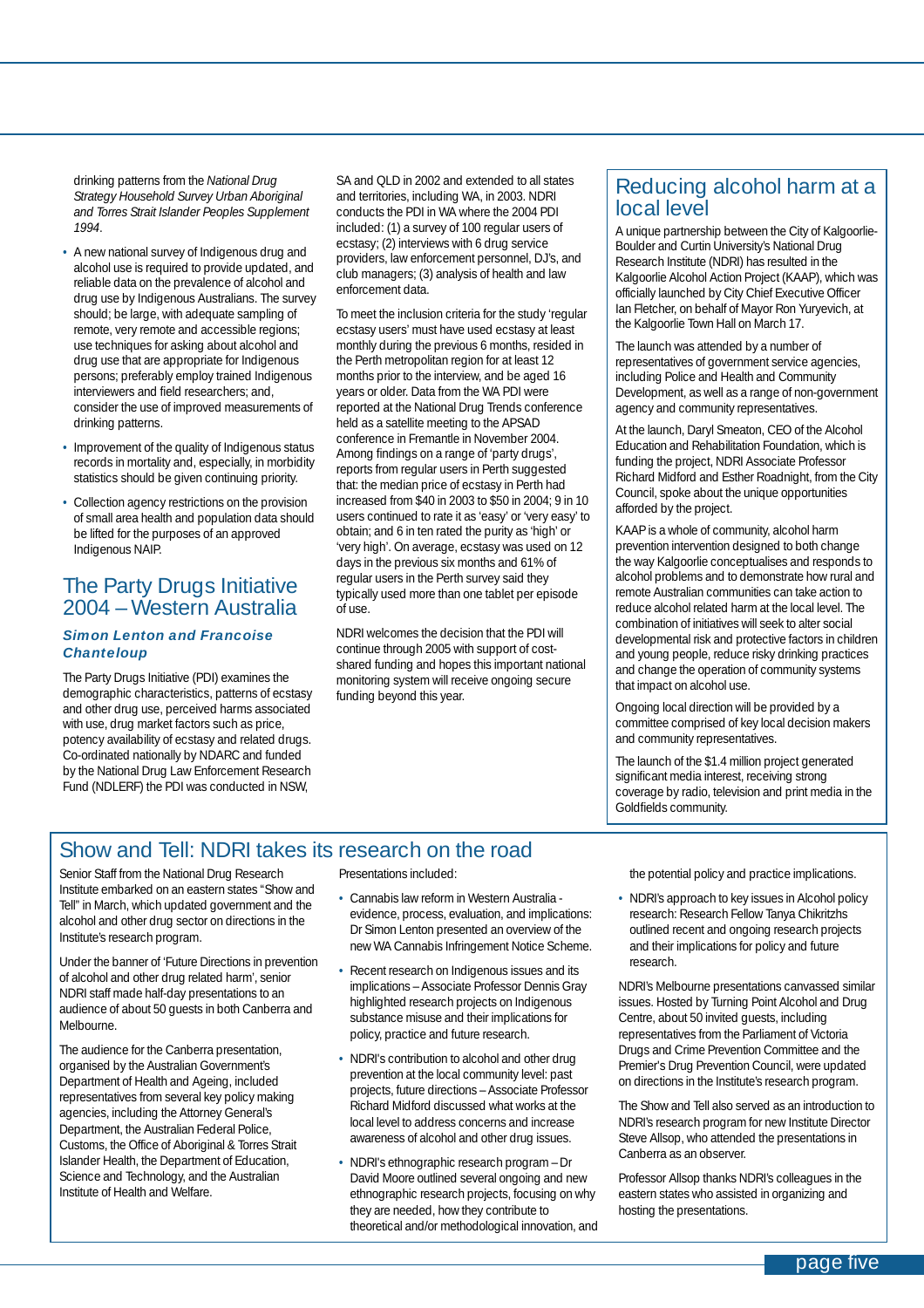# <span id="page-5-0"></span>centre lines

# ab**stracts**

Emerging patterns of cannabis and other substance use in Aboriginal communities in Arnhem Land, Northern Territory: a study of two communities

#### *Alan Clough, Peter d'Abbs, Sheree Cairney, Dennis Gray, Paul Maruff, Robert Parker and Bridie O'Reilly*

### *Drug and Alcohol Review, 2004, 23, 381-390*

A recent rise in cannabis use in Indigenous communities in northern Australia may have compounded existing patterns of other substance use. This paper describes these patterns in Arnhem Land in the 'Top End' of the Northern Territory (NT). Economic impacts of the cannabis trade are also described. In a descriptive crosssectional study, random samples included 336 people (169 males, 167 females) aged 13-36 years. Consensus classification of lifetime and current use of cannabis, alcohol, tobacco, kava, inhalants (petrol) and other drugs was derived based on health workers' proxy assessments. A sample (n =180, aged 13-36) was recruited opportunistically for interview. Lifetime cannabis users among those interviewed (n=131, 81 males, 50 females) described their current cannabis use, usual quantities purchased and consumed, frequency and duration of cannabis use and other substance use. In the random samples, 69% (63- 75%) of males and 26% (20-31%) of females were lifetime cannabis users (OR=7.4, 4.5-12.1, p<0.001). The proportion of males currently using cannabis was 67% (60-73%) while the proportion of females currently using cannabis was 22% (16- 27%) (OR=7.9, 4.8-13.1, p<0.001). Current cannabis users were more likely than non-users to be also using alcohol (OR=10.4, 4.7-23.3, p<0.001), tobacco (OR=19.0, 7.9-45.8, p<0.001) and to have sniffed petrol (OR=9.1, 4.6-18.0, p<0.001) but were less likely to be using kava (OR=0.4, 0.2-0.9, p<0.001). Among those interviewed, higher tobacco consumption in current users and greater alcohol use in lifetime users was associated with increased cannabis use. Action is required to reduce cannabis use, especially in combination with other substances.

The evidence base for responding to substance use problems in Indigenous communities

### *Dennis Gray and Sherry Saggers*

*Preventing harmful substance use: The evidence base for policy and practice. John Wiley & Sons Ltd, West Sussex, 2005, pp. 381-393.*

This chapter provides a review of the effectiveness of measures to prevent psychoactive substance misuse in indigenous minority populations in Australia, New Zealand, Canada and the United States of America. Despite considerable heterogeneity between and within these populations, there are also important commonalities. Generally, levels of substance misuse are significantly higher among them than among the non-indigenous majority populations of those countries and this results in commensurately high rates of substance caused health and social problems.

These levels of misuse and harm are socially determined. They are a consequence of a complex hierarchy of social relationships – including common histories of colonialism and dispossession and economic and social marginalisation – that influence both demand for and supply of various substances. As well as focusing on interventions to address the obvious manifestations of substance misuse, strategies to prevent the elevated levels of substance misuse among indigenous peoples must address the underlying social determinants.

Interventions aimed specifically at indigenous populations usually seek to: make interventions for general populations more culturally appropriate for indigenous populations; to address those factors that exacerbate levels of substance misuse and related harm among indigenous populations; or employ elements of indigenous cultures to address misuse and related harm. Such interventions – which generally focus on the individual, family or community levels – are considered under the headings: supply reduction, demand reduction and harm reduction. Rigorous evaluations of these interventions are relatively few but point to some successes and to the factors that contribute to them.

Nevertheless, overall, such interventions have had limited success in reducing indigenous substance misuse. This and the limited impact of large-scale programs aimed at ameliorating the status of indigenous peoples – as attested by the social inequalities they continue to face – indicates the need for greater efforts to address the structural inequalities that contribute to indigenous substance misuse and related harm.

Interventions for illicit drug users within the criminal justice system: a review of some programs in Australia, the United Kingdom and the United **States** 

### *Wendy Loxley*

### *Preventing harmful substance use: The evidence base for policy and practice. John Wiley & Sons Ltd, West Sussex, 2005*

This chapter describes procedures and programs in criminal justice which divert illicit drug users to education or treatment. The programs discussed include the Australian Illicit Drug Diversion Initiative (IDDI), which involves State-based prearrest and pre-sentence programs diverting illicit drug users to education or treatment; the British Arrest Referral (AR) Schemes in which drug-using offenders at the point of arrest are offered referral to treatment by drug workers working in close cooperation by the police; and Australian and US drug courts and UK Drug Treatment and Testing Orders (DDTO), which give courts pre- and postsentence powers to require drug-related offenders to undergo treatment. The extent to which these various procedures have been found to be effective and meet their stated objectives is examined.

Most of those diverted in the Australian IDDI are cannabis users, and it is concluded that civil penalties for cannabis use may be a better approach to keeping minor cannabis offenders out of the criminal justice system. It is not yet clear whether AR Schemes reduce drug use and offending, although it is clearly feasible for workers to make contact with drug users who have never been in treatment before. US drug courts have been shown to be effective in reducing drug use and criminal behaviour but evaluations are plagued with methodological difficulties. Australian drug courts have been found to improve the health and well being of participants, reduce illicit drug use and reduce recidivism and the cost is comparable to that of incarceration. Evaluators of the British DTTOs claim that the program shows promise but is not yet proven.

It is generally too soon to say whether these programs will reduce crime and illicit drug use, and it is of concern that most of the approaches have been mainstreamed before good evidence of effectiveness is available. Other concerns include the need to develop programs in consultation with ethnic and other minorities, and to extend programs to those apprehended for, or convicted of, alcohol-related crimes.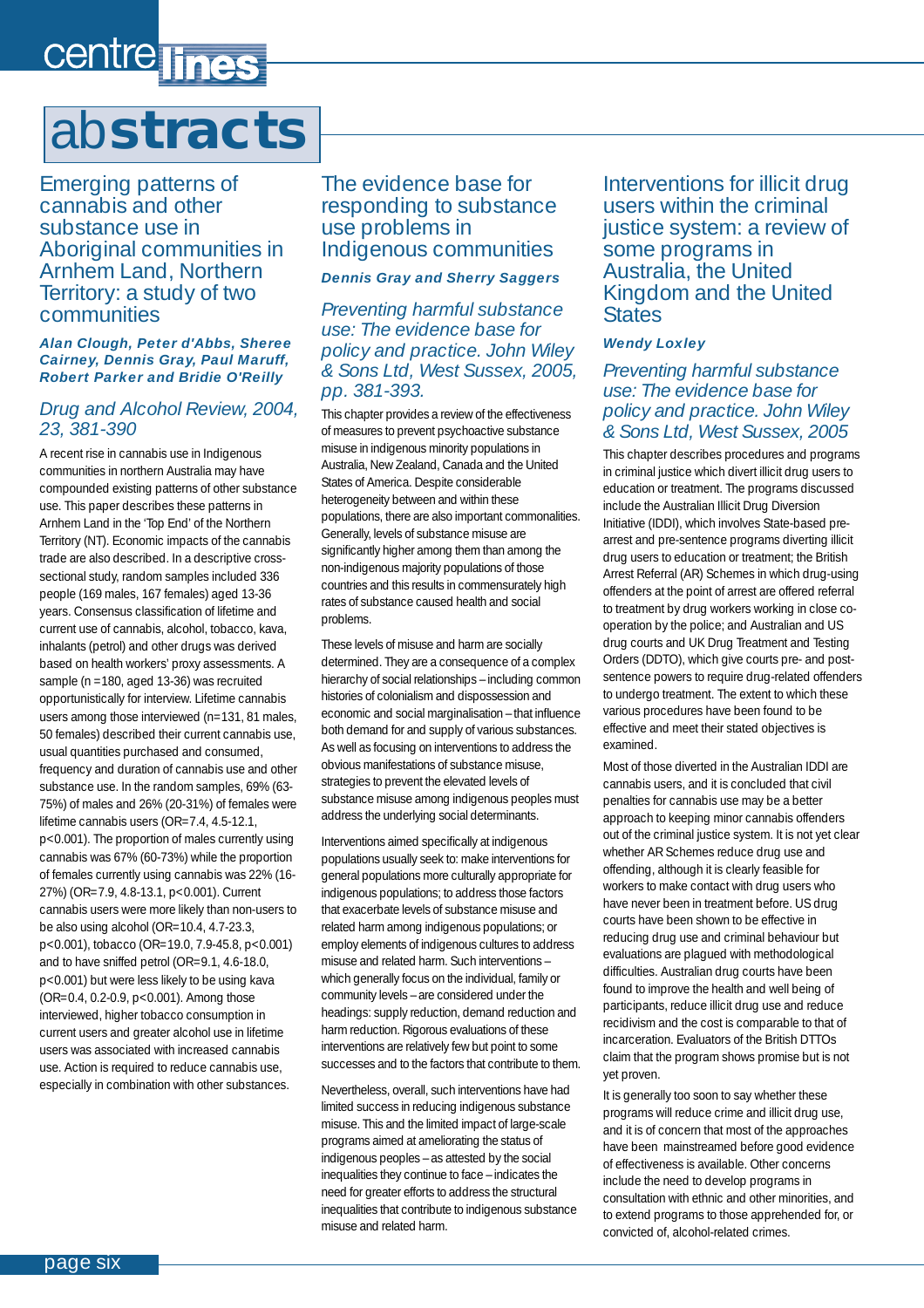### <span id="page-6-0"></span>School leaver celebrations in Western Australia: A three year intervention study

#### *Richard Midford, Nicole Young, Fiona Farringdon and Troy Bogaards*

### *International Journal of Health Promotion & Education, 2004, 42, (4),100-108.*

A project involving community management of school leaver celebrations in Western Australia was evaluated over three years. In the first year formative evaluation was undertaken. The findings were then used to draw up a comprehensive intervention program designed to reduce harm for the leavers and the host community. In the second year the externally co-ordinated and wellresourced intervention was evaluated in terms of impact. In the third year the intervention was on a smaller scale and co-ordinated by an agency within the local community. The evaluation emphasised sustainability. A similar mixed methodology comprising surveys of school leavers, interviews with community stakeholders and participant observation was used in all three years. The findings indicate strategic support can produce sustainable benefits by enhancing community capacity. Activities that brought leavers together in social situations were well received and worked directly to reduce risk. In addition, the act of providing for the leavers built a relationship with the community, which acted indirectly to reduce risk. This sense of relationship seems to be the key to well run leavers' celebrations.

### An evaluation of the<br>Comgas Scheme: 'They sniffed it and they sniffed it – but it just wasn't there'

#### *Gillian Shaw, Andrew Biven, Dennis Gray, Anne Mosey, Anna Stearne and Jimmy Perry*

### *Australian Government Department of Health and Ageing, Canberra 2004*

This report, An evaluation of the Comgas Scheme, evaluates the Comgas Scheme, which subsidises the cost of aviation fuel (Avgas) as an alternative motor vehicle fuel for remote Aboriginal and Torres Strait Islander communities. The subsidy provided under the Comgas Scheme means that, for approximately the same cost as ordinary unleaded petrol, participating communities can access a fuel that contains low levels of aromatic hydrocarbons, and is therefore unattractive to petrol sniffers. The report found that the Comgas Scheme is a 'safe, effective and popular intervention' which should be continued. The report also made a number of other recommendations for expanding the scope of the Comgas Scheme.

# recent **publications**

### MONOGRAPHS AND TECHNICAL REPORTS

**Chikritzhs, T. and Pascal, R. (2004).** Trends in Youth Alcohol Consumption and Related Harms in Australian Jurisdictions, 1990–2002. Bulletin No. 6. National Drug Research Institute, Curtin University of Technology, Perth, Western Australia.

**Chikritzhs, T., Pascal, R. and Jones, P.** (2004). Under-aged drinking among 14-17 year olds and related harms in Australia. Bulletin No. 7. National Drug Research Institute, Curtin University of Technology, Perth, Western Australia.

**Chikritzhs, T., Stockwell, T.R., Pascal, R. and Catalano, P.** (2005). The Northern Territory's Living With Alcohol Program, 1992-2002: revisiting the evaluation. National Drug Research Institute, Curtin University of Technology, Perth, Western Australia.

**Shaw, G., Biven, A., Gray, D., Mosey, A., Stearne, A. and Perry, J.** (2004). An evaluation of the Comgas Scheme: 'They sniffed it and they sniffed it – but it just wasn't there'. Australian Government Department of Health and Ageing, Canberra.

**Stockwell, T.R., Gruenewald, P., Toumbourou, J. and Loxley, W. (eds.)** (2005). *Preventing harmful substance use: The evidence base for policy and practice*. John Wiley & Sons Ltd, West Sussex.



### PUBLISHED ARTICLES, CHAPTERS AND BOOKS

**Donnelly, N. and Briscoe, S.** (2005). Intelligence-led regulation of licensed premises. In Stockwell, T.R., Gruenewald, P., Toumbourou, J. and Loxley, W. (eds.) Preventing harmful substance use: The evidence base for policy and practice. John Wiley & Sons Ltd, West Sussex.

**Gray, D. and Saggers, S.** (2005). The evidence base for responding to substance use problems in Indigenous communities. *In* Stockwell, T.R., Gruenewald, P., Toumbourou, J. and Loxley, W. (eds.) Preventing harmful substance use: The evidence base for policy and practice. John Wiley & Sons Ltd. West Sussex. pp. 381-393.

**Haines, B. and Graham, K.** (2005). Violence prevention in licensed premises. In Stockwell, T.R., Gruenewald, P., Toumbourou, J. and Loxley, W. (eds.) Preventing harmful substance use: The evidence base for policy and practice. John Wiley & Sons, West Sussex.

**Lenton, S.** (2005). Deterrence theory and the limitations of criminal penalties for cannabis use. In Stockwell, T.R., Gruenewald, P., Toumbourou, J. and Loxley, W. (eds.) Preventing harmful substance use: The evidence base for policy and practice. John Wiley & Sons, West Sussex.

Loxley, W. (2005). Interventions for illicit drug users within the criminal justice system: a review of some programs in Australia, the United Kingdom and the United States. In Stockwell, T.R., Gruenewald, P., Toumbourou, J. and Loxley, W. (eds.) Preventing Harmful Substance Use: The Evidence Base for Policy and Practice. John Wiley & Sons Ltd, West Sussex.

**Loxley, W., Toumbourou, J. and Stockwell, T.R.** (2005). A new integrated vision of how to prevent harmful drug use (Editorial). Medical Journal of Australia, 182, (2), pp. 54-55.

**McBride, N.** (2005). The evidence base for schoolbased interventions. In: Stockwell, T., Gruenewald, P., Toumbourou, J., & Loxley, W. Preventing harmful substance use: The evidence base for policy and practice. John Wiley & Sons., Chichester.

**Midford, R.** (2005). Whole of community alcohol prevention. Kalgoorlie Miner, Saturday 26 March 2005. pp. 8.

**Midford, R.** (2005). The Kalgoorlie Alcohol Action project: Taking a whole community approach to alcohol problems. DrugInfo, 3, (3), pp. 3.

**Midford, R., Welander, F. and Allsop, S.** (2005). Alcohol and other Drugs in the Workplace. In Stockwell, T.R., Gruenewald, P., Toumbourou, J. and Loxley, W. (eds.) Preventing harmful substance use: the evidence for policy and practice. Wiley & Sons Ltd, West Sussex.

**Moore, D.** (2005). Key moments in the ethnography of drug-related harm: Reality checks for policy makers? In Stockwell, T.R., Gruenewald, P., Toumbourou, J. and Loxley, W. (eds.) Preventing Harmful Substance Use: The Evidence Base for Policy and Practice. John Wiley & Sons, West Sussex. pp. 433-442.

**Stockwell, T.R.** (2005). Introduction. In Stockwell, T.R., Gruenewald, P., Toumbourou, J. and Loxley, W. (eds.) Preventing harmful substance use: The evidence base for policy and practice. John Wiley & Sons Ltd, West Sussex.

**Stockwell, T.R.** (2005). Patterns of risk and related harms. **In** Stockwell, T.R., Gruenewald, P., Toumbourou, J. and Loxley, W. (eds.) Preventing harmful substance use: the evidence base for policy and practice. John Wiley & Sons Ltd, West Sussex.

**Stockwell, T.R., Gruenewald, P., Toumbourou, J. and Loxley, W.** (2005). Recommendations for new directions in the prevention of risky substance use and related harms. **In** Stockwell, T.R., Gruenewald, P., Toumbourou, J. and Loxley, W. (eds.) Preventing harmful substance use: The evidence base for policy and practice. John Wiley & Sons Ltd, West Sussex.